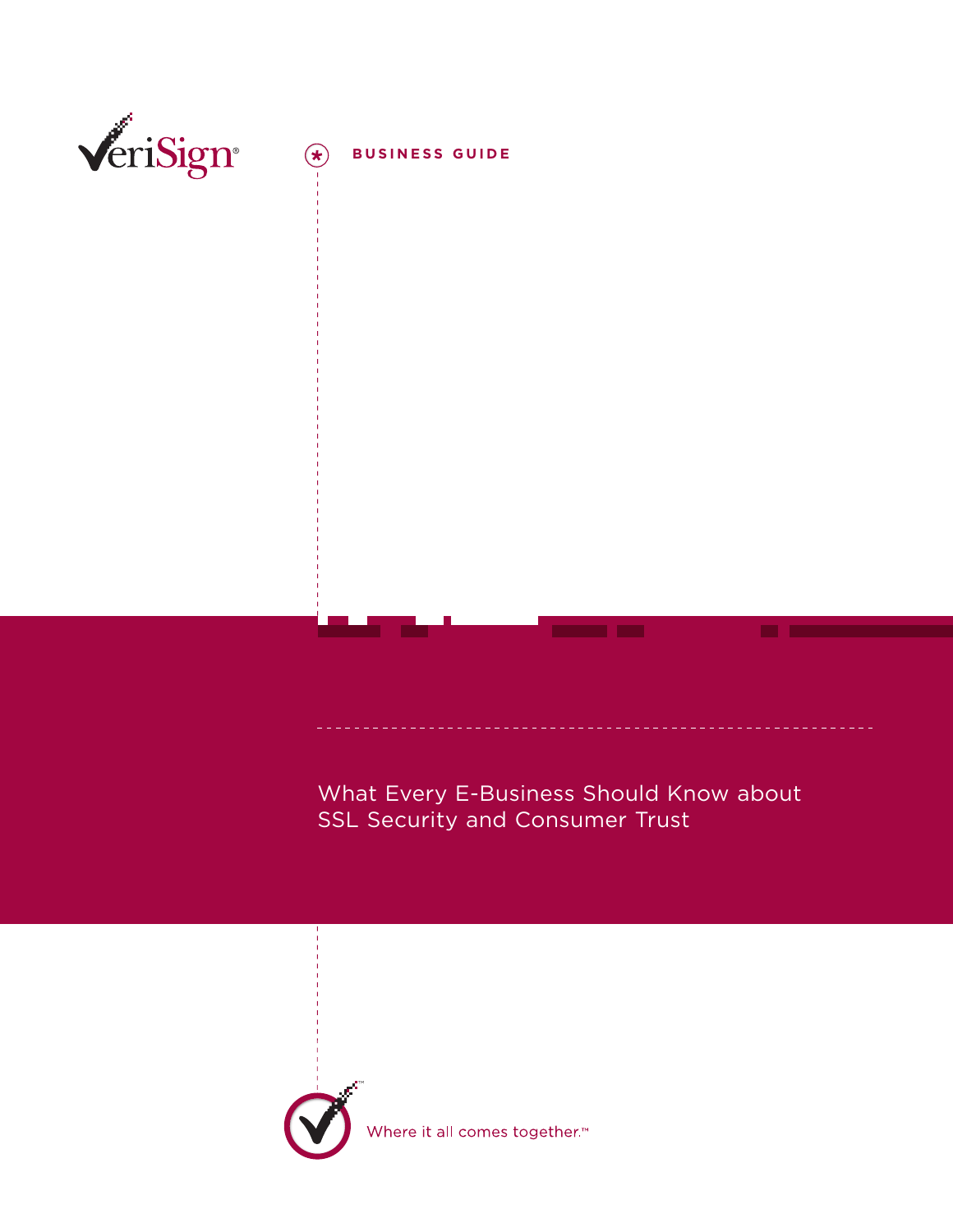

# **BUSINESS GUIDE**

a sa b

**Contract Contract** 

### **CONTENTS**

| + Introduction                                                                                                | 3      |
|---------------------------------------------------------------------------------------------------------------|--------|
| The Security of Your Web Site Is the<br>Backbone of Trust for E-Business<br>Secure Sockets Layer (SSL) Is the | 3      |
| World Standard for Web Security<br>VeriSign Solutions for the                                                 | 3      |
| <b>Strongest Security</b>                                                                                     | 4      |
| + Encryption Technology and SSL<br>Certificates                                                               | 4      |
| + Making E-Commerce Secure with<br>VeriSign SSL                                                               | 5      |
| + VeriSign Is the Commercial<br>Standard for SSL Security<br>Authenticating Your Web Site                     | 5      |
| with VeriSign SSL Ensures Trust                                                                               | 5      |
| + VeriSign SSL Solutions<br>VeriSign Secure Site Pro Guarantees                                               | 6      |
| the Strongest Available SSL Encryption<br>to Every Site Visitor<br>VeriSign Secure Site SSL Certificates for  | 6      |
| Protecting Sensitive Data on<br>Intranets and Public Web Sites                                                | 7      |
| Simplify Management of Multiple<br><b>SSL Certificates</b>                                                    | 7      |
| + Conclusion                                                                                                  | 8      |
| Try a VeriSign SSL Certificate<br>for Free<br>For More Information                                            | 8<br>8 |



Where it all comes together.<sup>™</sup>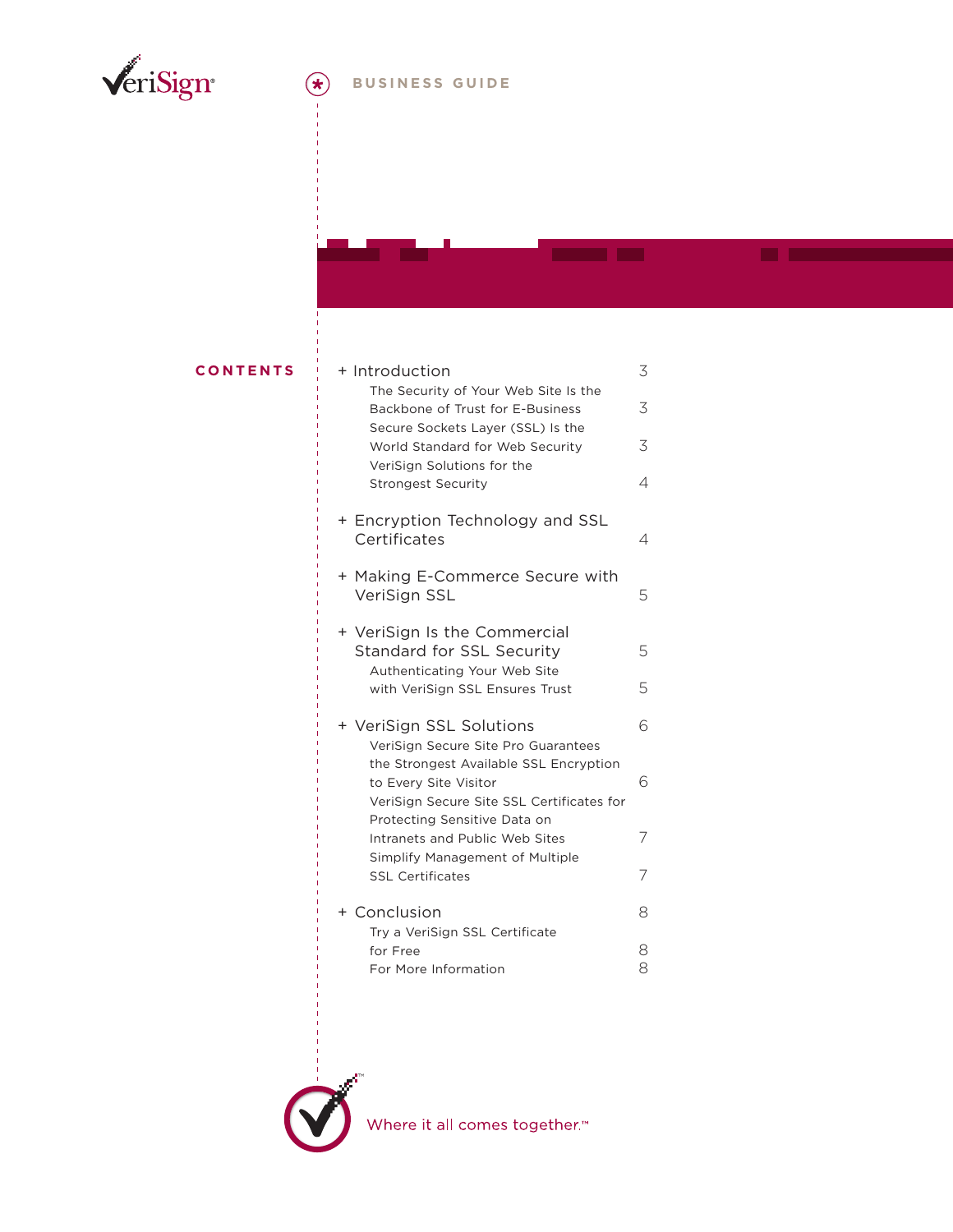

*VeriSign offers a cost-effective, proven solution for securely doing business over the Web. This proven technology is in use now by top e-commerce sites, Fortune 500 companies, and hundreds of thousands of other leading Web sites.*

## Introduction

#### **+ The Security of Your Web Site Is the Backbone of Trust for E-Business**

Gaining the trust of online customers is vital for the success of e-commerce. Based on recent online business statistics, some companies have earned that trust by showing strong overall growth in e-commerce. According to the latest research from the Interactive Media in Retail Group (IMRG) an estimated £4bn was spent over the net in November and December 2004 an increase of 64 percent over the same period in 2003. But there is huge room for expansion. E-commerce sales during that period were just 6.8 percent of total retail.<sup>1</sup> Most consumers have access to the Web, so the relatively small size of e-commerce compared to traditional, offline spending does not owe itself to lack of opportunity. In fact, many people deliberately limit the transactions they do online because they don't fully trust the e-commerce process. These people simply fear for the security of personal and financial information transmitted over the Web.

Fear of online fraud is well founded. Gartner reports nearly two million Americans were victims of fraud over the Internet during a recent 12-month period. The direct loss to banks and consumers was \$2.4 billion, according to an April 2004 survey.<sup>2</sup> Gartner estimates that 57 million Internet users in the United States have received email related to phishing scams that impersonate popular Web sites; about 1.8 million people consequently divulged personal information. Three-fourths of phishing attacks have occurred in the previous six months.<sup>3</sup> Fortunately, companies can prevent most online fraud with stringent screening and prevention measures. Companies using these measures hold average fraud losses to just over one percent of sales, according to research by Jupiter Media Metrix.

VeriSign can help your company establish or improve customer trust by securing your Web site for business. VeriSign offers the strongest security in the industry by securing information exchange between Web servers and clients, from server to server, and even among other networking devices such as server load balancers or SSL accelerators. VeriSign solutions can provide complete crossnetwork security by protecting servers facing both the Internet and private intranets.

### **+ Secure Sockets Layer (SSL) Is the World Standard for Web Security**

 $SSL<sup>4</sup>$  technology is used to encrypt and protect information transmitted over the Web with the ubiquitous HTTP protocol. SSL provides your Web site's users with the assurance of access to a valid, "non-spoofed" site, and it prevents data interception or tampering with sensitive information. Support for SSL is built into all major operating systems, Web applications, and server hardware — meaning that your business can use SSL for its powerful encryption capabilities and the increased consumer confidence that comes from VeriSign's mark of security. VeriSign® SSL Certificates are just the thing to protect sensitive data transmitted between your servers, consumers, and business partners.

2 *Information Week*, 6/15/04, *www.informationweek.com/story/showArticle.jhtml?articleID=21800505*.

<sup>1</sup> See *www.census.gov/mrts/www/current.html*.

<sup>3</sup> *The Wall Street Journal*, 6/15/04, htp://*online.wsj.com/article/0,,SB108724856255936731,00.html*.

<sup>4</sup> The Internet Engineering Task Force has renamed SSL to Transport Layer Security (TLS), and is working on wider adoption of the TLS protocol. SSL, however, remains the popular nomenclature.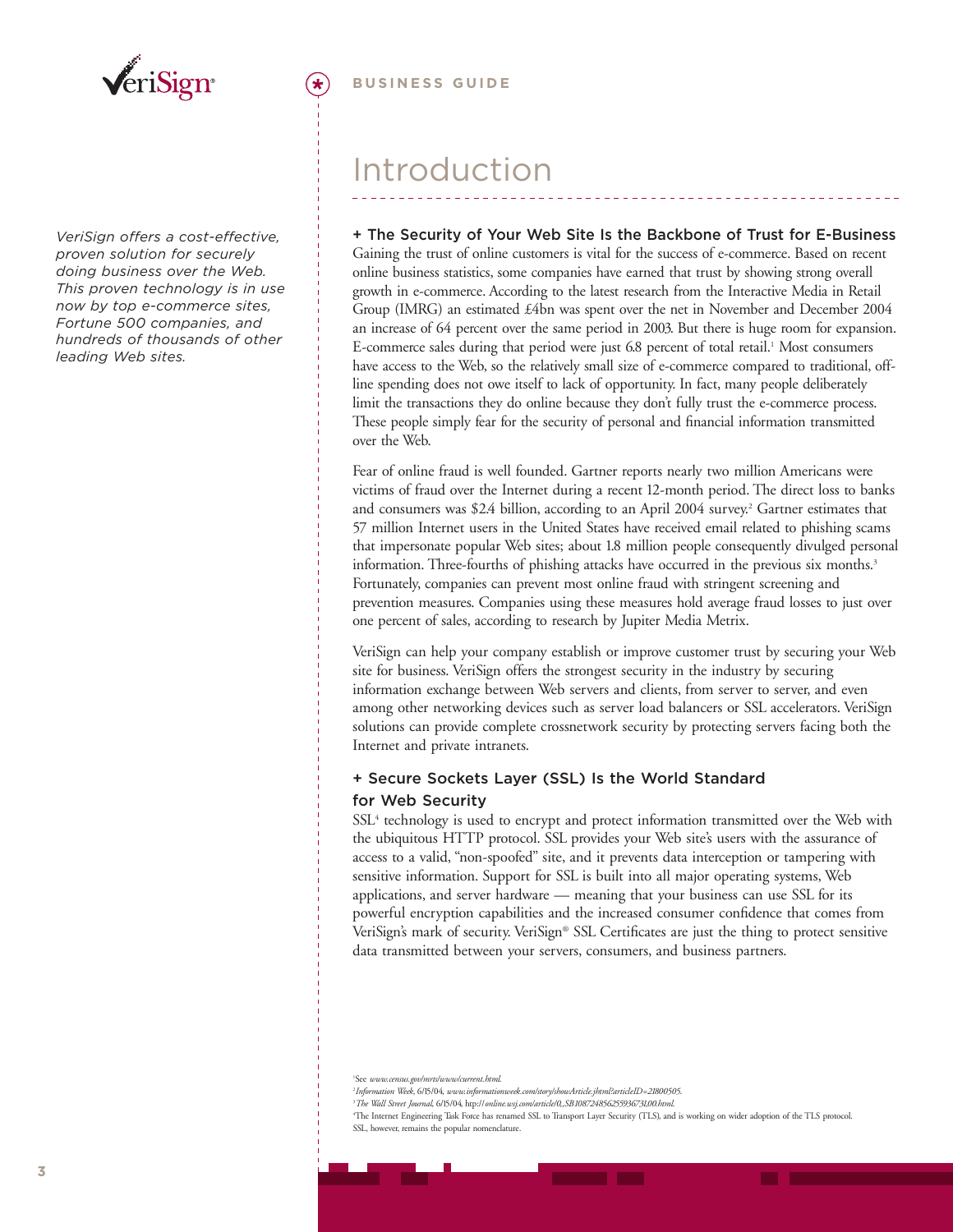



#### *Consumers Cite VeriSign as the #1 Brand for Web Site Security.*

The VeriSign Secured™ Seal included with every Secure Site Service allows your company to display the number one trust brand on the Internet. This seal is recognized by 83 percent of U.S. online shoppers, according to a July 2004 study by TNS.

More than four in five of these shoppers prefer the VeriSign Secured Seal, according to the study. Significantly, 93 percent of shoppers say it's important for sites to display a trust mark and 64 percent of consumers who have terminated a transaction online would have gone through with it if a recognized trust mark had been present.

The VeriSign Secured Seal also allows your visitors to check your SSL Certificate's information and status in real time — increasing customers' trust in your e-business.

#### **BUSINESS GUIDE**

#### **+ VeriSign Solutions for the Strongest Security**

VeriSign® Secure Site Services offer your company the power to secure its Web site for safe information transfer, especially for e-commerce and other financial transactions. VeriSign is the leading global provider of SSL Certificates and the only leading provider who can guarantee that every Web site visitor will receive the strongest SSL encryption available regardless of operating system or browser version. With VeriSign, customers and business partners using your site will get the trustworthy Web experience they demand. Information on obtaining a free trial of a VeriSign SSL Certificate is available at the end of this guide.

## Encryption Technology and SSL Certificates

Encryption is the process of transforming information to make it unintelligible to all but the intended recipient. Encryption is the basis of data integrity and privacy necessary for e-commerce. Customers and business partners will submit sensitive information and transactions to your site via the Web only when they are confident that their sensitive information is secure. The solution for businesses who are serious about e-commerce is to implement a trust infrastructure based on encryption technology.

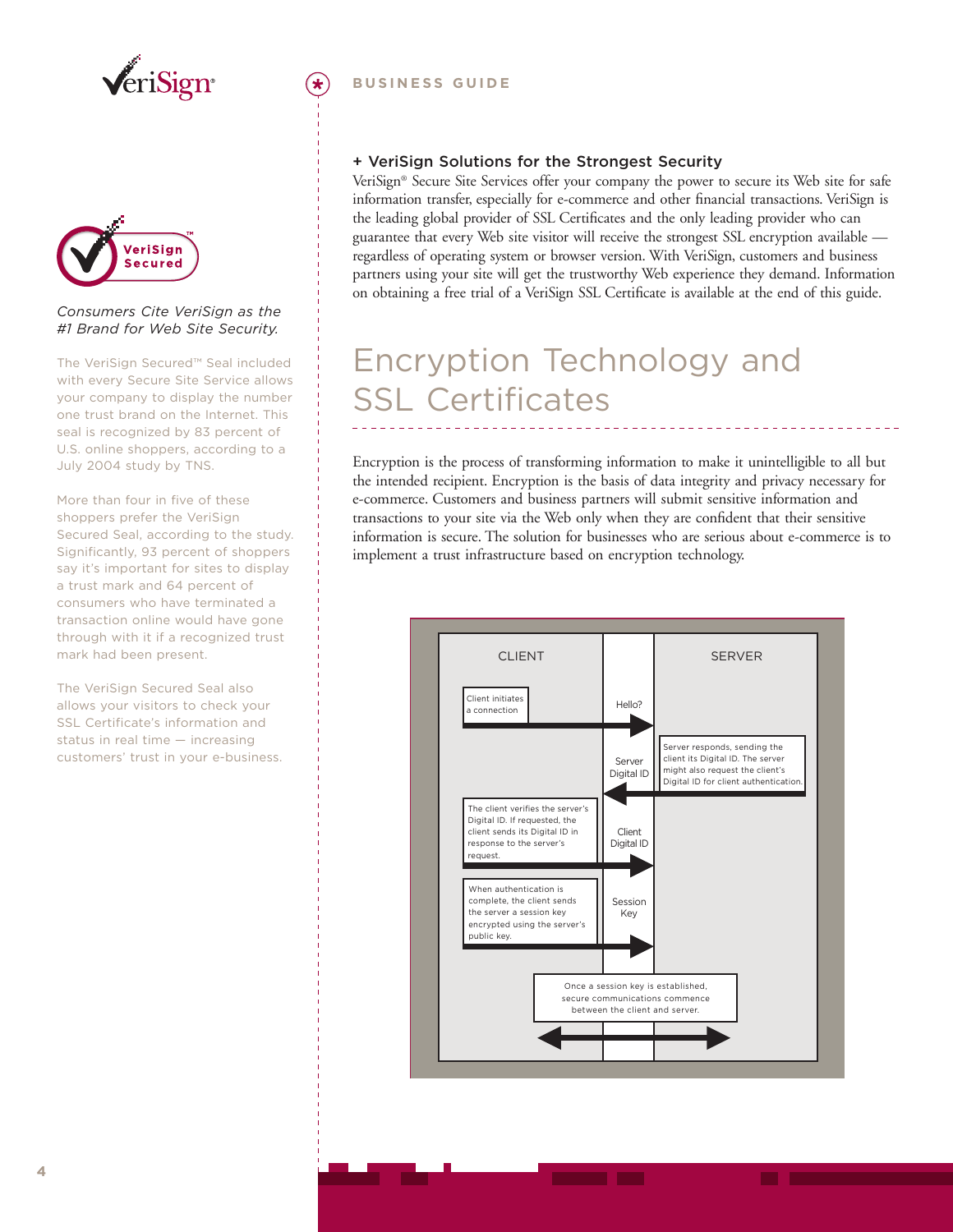

#### **BUSINESS GUIDE**

An SSL Certificate is an electronic file that uniquely identifies individuals and Web sites and enables encrypted communications. SSL Certificates serve as a kind of digital passport or credential. Typically, the "signer" of a SSL Certificate is a "Certificate Authority," such as VeriSign. The previous diagram illustrates the process that guarantees protected communications between a Web server and a client. All exchanges of SSL Certificates occur within seconds and require no action by the consumer.

# Making E-Commerce Secure with VeriSign SSL

Installing VeriSign SSL Certificates makes e-commerce transactions with your Web site safer and submitting sensitive information over the Internet easier. Browsers have built-in security mechanisms to prevent users from unwittingly submitting their personal information over insecure channels. If a user tries to submit information to an unsecured site (a site without a SSL Certificate), the browser will by default show a warning, which can lead the user to question the trustworthiness of this e-commerce site.

# VeriSign Is the Commercial Standard for SSL Security

VeriSign is the world's leading Certificate Authority, having issued more than 400,000 SSL Certificates. Web users are accustomed to seeing commercial e-commerce sites display the VeriSign Secured™ Seal – prominently featured to assure online users that their Web business is authentic and that this site is capable of securing their confidential information with SSL encryption. In fact, in a 2004 study of the 12 most prominent trust marks on the Web, the VeriSign Secured Seal ranked highest by a wide margin in perceived safety of visitors' information, perceived trustworthiness, purchase likelihood, and overall preference. Subjects also ranked the VeriSign Secured Seal as the most recognised of the tested marks.

#### **+ Authenticating Your Web Site with VeriSign SSL Ensures Trust**

Encryption alone is not enough to ensure a secure Web site and to build trust between your business and its customers and business partners. It is imperative that your company's identity be verified to improve Web visitors' trust in you and your Web site. VeriSign assures trust by coupling rigorous business authentication practices with state-of-the-art encryption technology in its SSL Certificate solutions. VeriSign will only issue an SSL Certificate to your online business after it has performed the following authentication procedures:

- Verify your company's identity and confirm it as a legal entity
- Confirm that your company has the right to use the domain name included in the certificate
- Verify that the individual who requested the SSL Certificate on behalf of the company was authorised to do so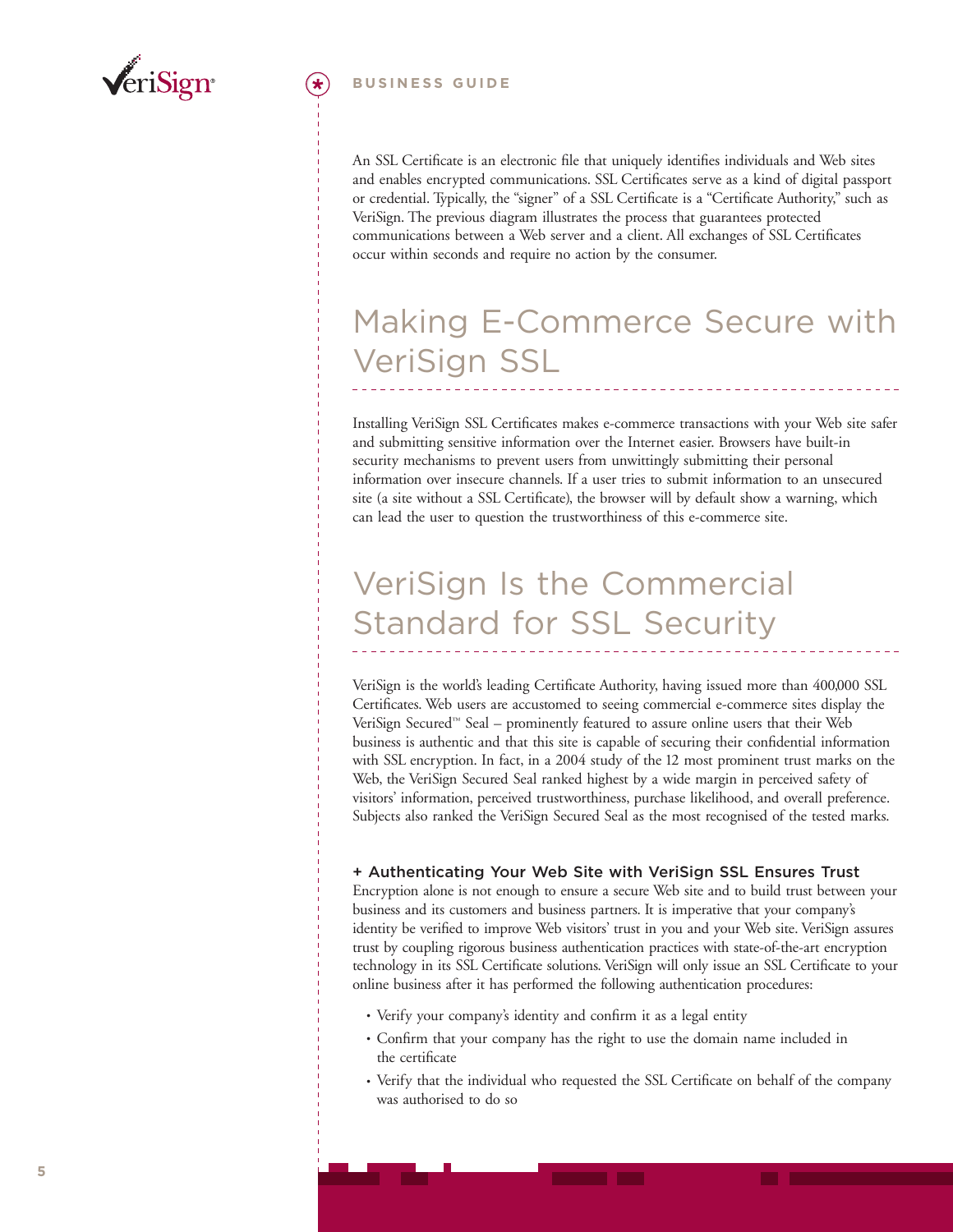

#### *What every online shopper should know about Windows 2000 and 128-bit SSL encryption.*

Many savvy online shoppers understand that 128-bit encryption is the strongest offered for SSL today. They know that many export version<sup>6</sup> browsers will fail to step up to 128-bit encryption except when an SGCcapable SSL Certificate is available on the server. But most people don't understand that a significant number of Windows 2000 systems will fail to step up to 128-bit encryption unless the SSL Certificate supports SGC and that this limitation occurs regardless of the version of Internet Explorer running on the client system. Even the most current version of Internet Explorer still fails to step up in the absence of SGC when it is run on one of these Windows 2000 systems.

Which systems are they? Any copy of Windows 2000 shipped prior to approximately March 2001 that was not subsequently upgraded with one of several Windows upgrade packs will suffer this limitation. The exact number of affected systems is unknown, but with over 156 million Windows 2000 systems in use almost 40 percent of all personal computers encompassing all operating systems — this number is certainly very large. Among leading providers of SSL Certificates, only VeriSign<sup>5</sup> offers a solution that guarantees 128-bit SSL encryption for every one of these 156 million Windows 2000 systems.

5 SSL Certificates may be obtained from VeriSign's affiliates, resellers, or subsidiaries in addition to directly from VeriSign, Inc.

6 For many years, the U.S. government restricted U.S. vendors from exporting "strong" cryptography. As a result, many Internet users around the world downloaded or purchased computers with export version browsers, capable of supporting only 40- or 56-bit SSL encryption. To allow vendors to adhere to the export restrictions while still addressing the need for secure communications outside the United States, Microsoft developed "Server Gated Cryptography" ("SGC") and Netscape developed "step-up" technology. SGC allows users with an export version browser temporarily to step-up to 128-bit SSL encryption if they visit a Website with an SGC-compatible SSL certificate, such as VeriSign's Secure Site Pro certificate. Without an SGC certificate on the Web server, Web browsers and PCs that do not inherently support 128bit strong encryption will receive only 40- or 56-bit encryption.

#### **BUSINESS GUIDE**

VeriSign's rigorous authentication practices are designed to set the industry standard. VeriSign documents its carefully crafted and time-proven practices and procedures in a published Certificate Practices Statement and annually undergoes an extensive Statement of Auditing Standard 70 (SAS 70) Type II audit by KPMG. (SAS 70 was established by the American Institute of Certified Public Accountants to certify trusted practices.) The authentication and verification procedures established by VeriSign can help your company comply with the security provisions of various security regulations, inspire trust and confidence in customers and business partners by verifying your identity, and reduce the risk of fraud. Procedures used by VeriSign are the result of years of operating trusted infrastructure for the Internet and authenticating more than half a million commercial businesses.

## VeriSign SSL Solutions

### **+ VeriSign® Secure Site Pro Guarantees the Strongest Available SSL Encryption to Every Site Visitor**

VeriSign® Secure Site Pro is the best SSL solution to protect confidential transmissions to and from your Web site from being read or modified by anyone other than the communicating parties. Secure Site Pro takes advantage of Server Gated Cryptography (SGC) technology to provide powerful 128-bit SSL encryption to the most possible site visitors. No other SSL Certificate offers stronger encryption to any site visitor than Secure Site Pro.

In fact, among leading SSL providers, VeriSign is the only one to offer SGC-enabled certificates. That means only VeriSign can offer the strongest available SSL encryption to every site visitor, regardless of the browser and operating system that the visitor is using. SGC enables SSL Certificates such as Secure Site Pro to "step-up" to 128-bit SSL encryption when communicating with many client systems that otherwise could only connect at 40- or 56-bit encryption. Systems that require SGC to provide 128-bit encryption are those using older browsers in a certain range of versions and many Windows® 2000 systems — even those using the very latest version of Internet Explorer (see sidebar).

Is 128-bit SSL encryption really that much stronger that 40-bit encryption? Yes in fact, it is. 128-bit encryption offers 288 times as many possible combinations as 40-bit encryption, which is equal to approximately 300 septillion (300,000,000,000,000,000,000,000,000) times stronger. That's over a trillion times a trillion times stronger. The most common form of encryption breaking is "brute force" computation, the inputting of every possible variable into a prompt until the right one comes up. A hacker could theoretically crack a standard 40-bit encrypted session in less than a day, but doing so would require expertise and an elaborate setup with a dozen or so computers; for small low-risk businesses, 40-bit encryption remains safe. For larger organisations, or those particularly concerned with security, 128-bit encryption, the preferred security level of government and financial institutions, offers protection that is virtually unbreakable. If a hacker could crack a standard 40-bit SSL session in a day, it would take well beyond a trillion years to accomplish the same thing against a 128-bit SSL session.

VeriSign's recommendation for strongest SSL security is to use one Secure Site Pro SSL Certificate per domain name, per server.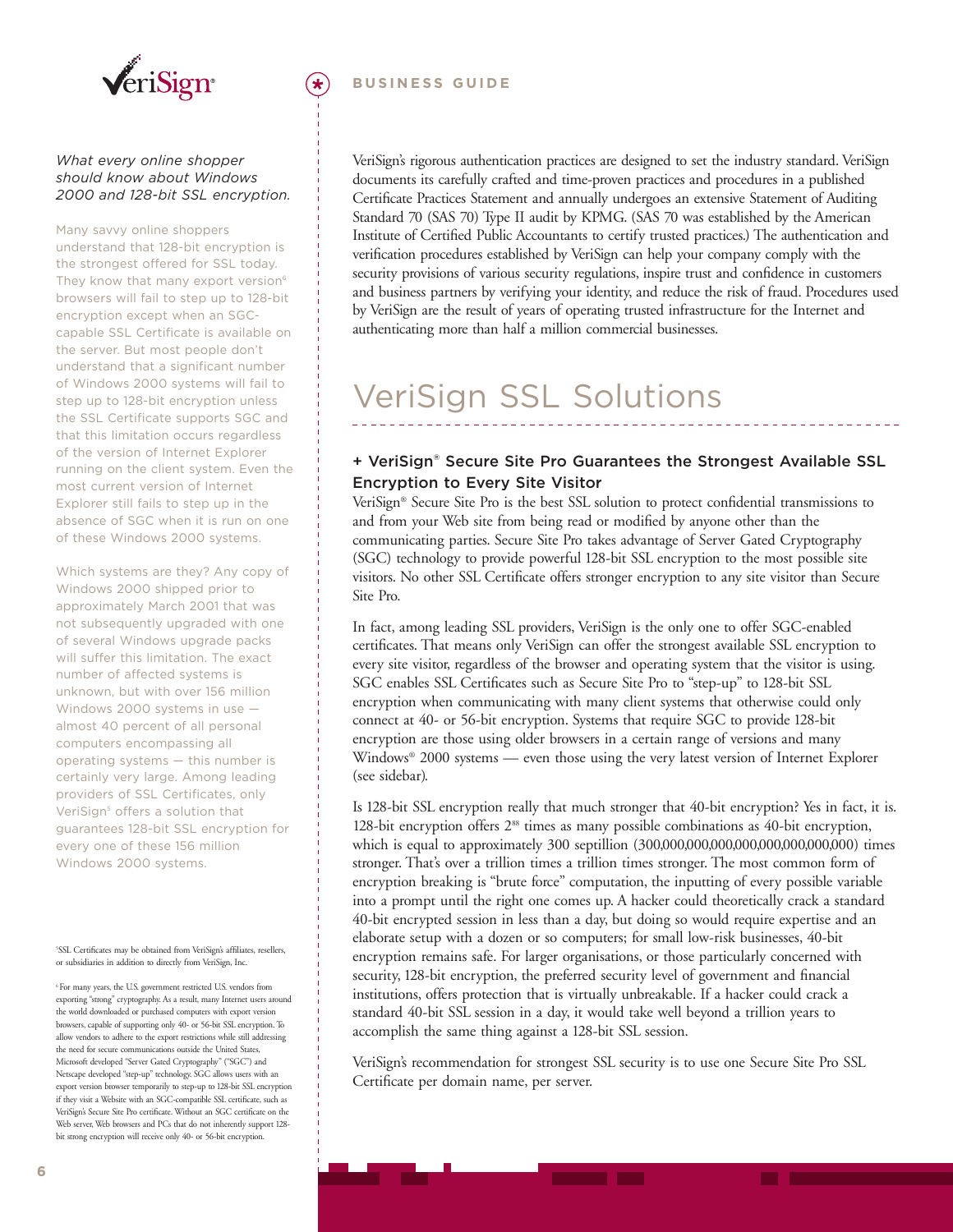

### **+ VeriSign Secure Site SSL Certificates for Protecting Sensitive Data on Intranets and Public Web Sites**

VeriSign Secure Site SSL Certificates are ideal for security-sensitive extranets and Web sites. They enable 128-bit SSL encryption for users with newer operating systems and browsers. VeriSign Secure Site enables 40-bit SSL encryption when communicating with a large number of older systems currently in use, including many Windows 2000 systems (regardless of whether these systems are using the most recent version of Internet Explorer or not), and some older browser versions as well. Secure Site SSL Certificates run on virtually all server software platforms.

#### **+ Simplify Management of Multiple SSL Certificates**

Is your Web site hosted on five or more servers? With one simple purchase, VeriSign® Managed Public Key Infrastructure (PKI) for SSL and Managed PKI for SSL Premium Edition services let you issue all the SSL Certificates you need in bundles of 5, 10, 25, 50, 100, or more. A convenient one-step purchasing process lets you take advantage of a single purchase order, and volume discounts make Managed PKI for SSL the most cost-effective way to secure Web sites with large numbers of Web servers or other trust devices. Managed PKI for SSL is simple to set up and configure. Start issuing server certificates quickly via our intuitive Web-based portal. Renewing certificates or buying additional certificates on demand is just as easy. To find out more about VeriSign Managed PKI for SSL, please go to *http://www.verisign.co.uk/products-services/security-services/ssl/ssl-certificates/index.html*.

#### **Merchant Custom Web Applications Shopping Carts Bill Presentment Solutions Internet Enabled Legacy Systems Payflow Pro** software development kit **VeriSign Payflow** payment gateway **Merchant VeriSign Internet TCP/IP SSL**

## VeriSign Solutions Grow with Your E-Commerce Business